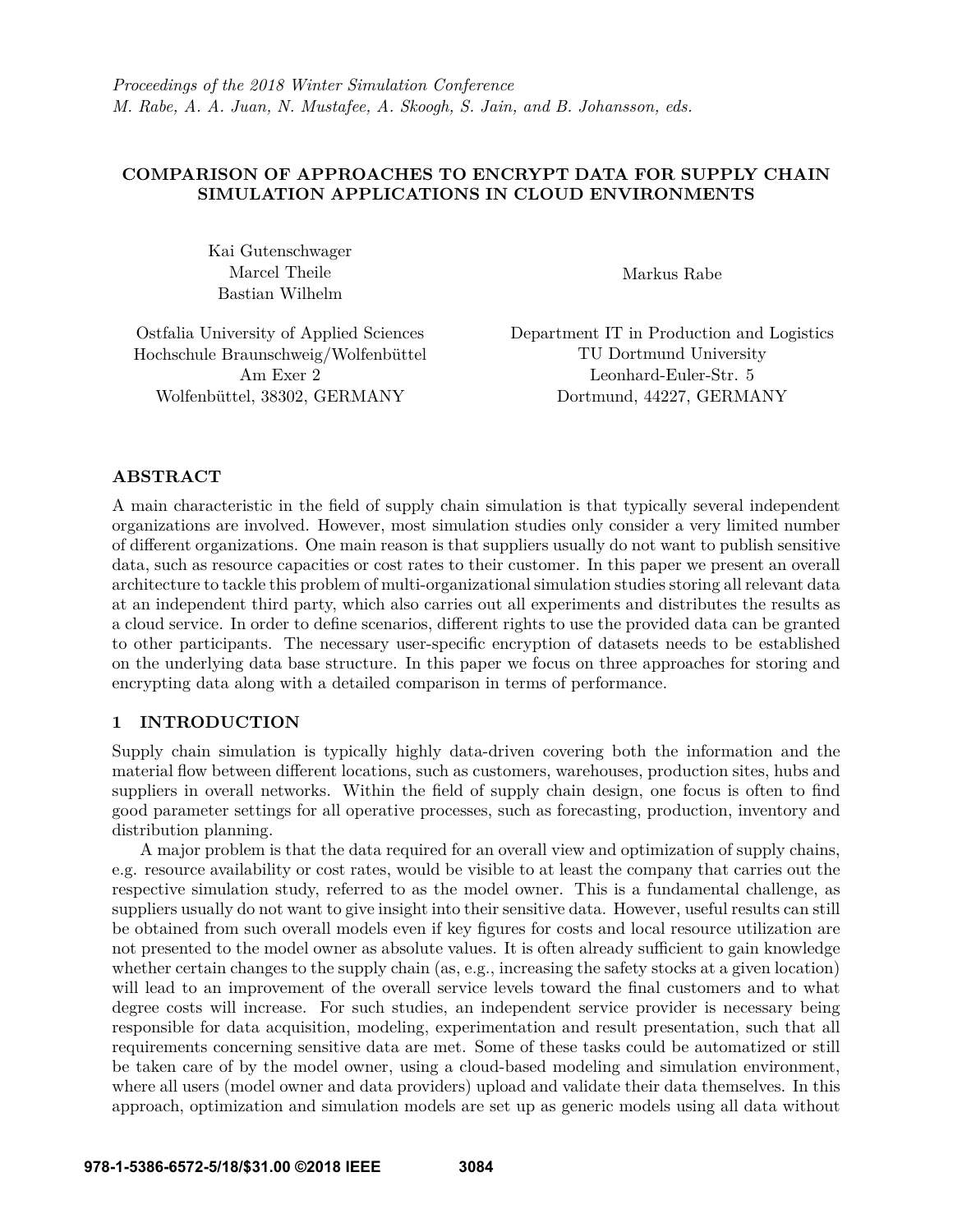any user having access to all datasets at any time. However, in order to define (new) scenarios the model owner will need to have rights to use or to access the other users' data. Here, two different approaches are possible:

- A user (typically a data provider) grants access to the respective datasets to another user (typically the model owner), enabling the other user to make absolute parameter changes for new scenarios.
- A user grants access to the respective datasets to another user, enabling the other user to make relative parameter changes, e.g. increasing safety stocks for certain stock keeping units (skus) by  $5\%$ .

To our knowledge, no commercial simulation tool exists addressing these points (see Section 2). Current IT solutions for simulation and optimization of logistic systems are typically installed locally by the model owner or a respective service provider, who is often not independent from the model owner, whereas all other companies serve as data providers for modeling the overall supply chain. The data collection with various companies involved is typically very time-consuming and cost-intensive, since it often means high manual effort. The necessary model validation is also rather complex, since, in case of inconsistencies or the occurrence of unexpected results, the respective data suppliers have to be consulted. The existing cloud-based solutions (Anylogistix and SimChain) offer a more structured handling of data, but do not differentiate users for a simulation project, i.e. different companies need to share an account to work on the same model.

This paper roots from research conducted in the SimChain MONSTER project. This project, targeting the optimization and simulation supply chains, has started in March 2017 and will last until February 2019. The work presented here covers the results of the first project year. It addresses some of these critical issues, intending to outline the development of a software tool to facilitate the analysis and simulation-based optimization of supply chains, in which several legally independent companies are involved. In this paper, we provide solutions for possible data models to address the given problems, which results in three primary goals:

- User data have to be encrypted, since the application will be used in a cloud environment with multiple users assigned to a single simulation project.
- Users should not be allowed to access the data of other users, if not given the explicit permission of the respective users, i.e. such rights need to be administrated by the tool.
- Every user should be able to grant access to another user on his own data, where the data owner can individually determine the rights for every other user.

The rest of this paper is organized as follows. Section 2 gives a short overview over simulation tools in the field of supply chain design. Section 3 briefly describes our data model and the general problem of data security regarding the storage of data. Section 4 presents the three concepts which have been developed and implemented to fulfill the given requirements. Section 5 shows the differences in terms of performance of the three concepts. Section 6 summarizes the test results and gives a short outlook for future research.

# **2 COMMERCIAL TOOLS**

There are several vendors of discrete event simulation tools that originated from the field of intralogistic systems. Some of those tools offer the possibility to simulate supply chains, mostly by providing specific elements within class libraries. Examples are Arena (Rockwell Automation), Enterprise Dynamics (Incontrol), FlexSim (FlexSim Software Products), Tecnomatix Plant Simulation (Siemens) or Witness (Lanner Simulation Technology). Most of these tools do not offer a generic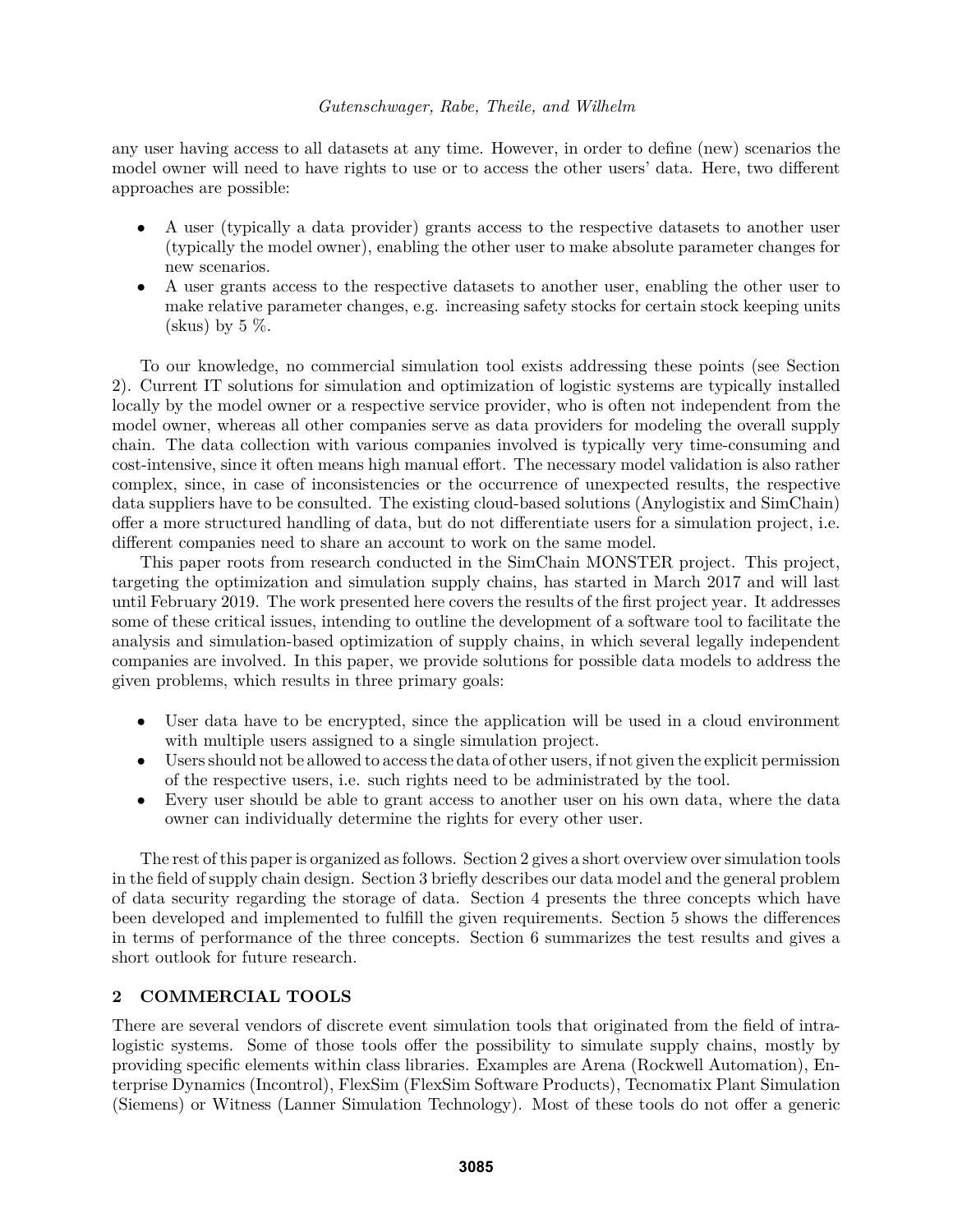modeling approach where all elements are defined in a database. Instead, each model object needs to be parameterized within the modeling environment itself. However, for importing data, standard interfaces of spreadsheet applications and database systems can be used in most tools.

A discrete event simulation tool for supply chain simulation is the IBM Supply Chain Analyzer (Bagchi et al. 1998; Archibald et al. 1999). The simulation library comprises, similar to other libraries, a set of classes like customers, manufacturing, distribution (warehouses and outlets), transportation, inventory planning and forecasting. Supply Net Simulator (SNS) is another specialized tool developed by Daimler (Stäblein et al. 2007). There are also some tools for supply chain modeling and analysis, usually originating in the field of analytical models and optimization, such as 4flow vista, Logistics Designer (LOCOM) and the Supply Chain Guru (LLamasoft), which offer discrete event simulation components. But, also these tools do not offer a generic modeling approach or multi-user functionalities. A relatively new tool is Anylogistix (XJ Technologies), which combines optimization and discrete event simulation based on Anylogic.

SimChain is a discrete event simulation tool, which has originally been developed as a class library for the simulation tool Plant Simulation (Gutenschwager and Alicke 2004). The data basis is a MySQL database, which is used to automatically generate the simulation model utilizing a SimChain-specific building block library and to store all result data. It has also been extended for environmental analysis (Rabe et al. 2013). A cloud-based implementation is available, but does not support multi-user modeling either.

The data model of SimChain consists of more than 60 tables. It allows for modeling a great variety of processes within a supply chain. Here, different nodes are distinguished in the simulation component, namely customers, production sites, distribution centers, hubs, and plain suppliers. The nodes are connected by direct transport relations or routes for modeling tours visiting more than one customer. Sourcing routes are defined as sequences of transport relations (including a given number of hubs) or routes to model multi-modal delivery strategies. Due to its flexible, data-driven structure, SimChain has been chosen as a basis for the data model described in this paper.

#### **3 DATA MODEL**

In this section we will describe the basic structure of our data model. The overall concept of the system with two different databases is given in Figure 1.



Figure 1: Overall system concept.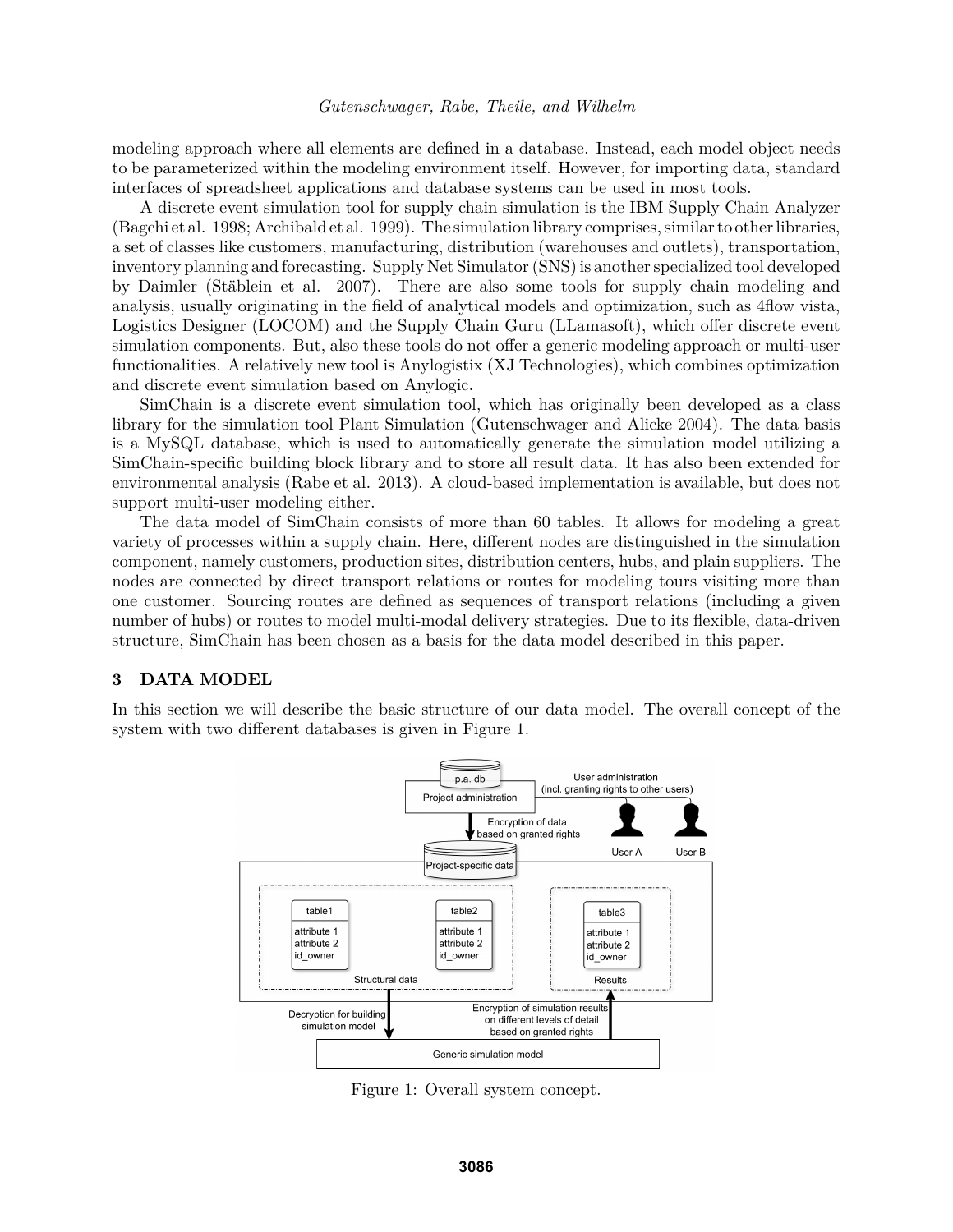The *project administration database* stores all information about the users (such as name and password) as well as all granted rights to other users' data. The ownership of a dataset is defined by the additional column *id\_owner* that identifies the user. Once a user has received access rights from another user, he can modify the respective datasets for defining new scenarios, according to the privileges he owns. When starting a simulation experiment, all necessary data will be decrypted, but will only be visible for the simulation engine itself. After the simulation experiment has ended, the results are encrypted, based on the granted rights, and will be inserted in the corresponding result tables. An excerpt of the project administration database is given in Figure 2.



Figure 2: Table structure of the project administration (crow's foot notation).

Generally, a project consists of a group of users who share the same data, whereas setting up scenarios to be simulated is typically only conducted be the model owner. Every user is mapped to all projects he participates in. In each project a user receives a project-specific role. Within a single project a user can grant access rights to his datasets (organized as predefined *attribute groups*) to other users. Attribute groups are introduced to the data model as these represent logical units of attributes that belong to each other and should, therefore, not be handled differently with respect to access rights. Here, it is also more efficient and less error-prone to encrypt a whole set of columns in the same manner rather than encrypting each column individually. The access type a user owns for an attribute group is defined in the column *privilege\_type* in the table *privilege\_input*. There are three different types of privileges to be distinguished:

- absolute
- relative
- none

*None* is assumed to be the default value and ensures that only the owner (and no other member of a project) can access the respective datasets. This can be achieved as the simulation model is generic without giving any user the possibility to have insights of the internal model data. With privilege type *absolute*, a user can grant the right to freely access and modify copies of the respective datasets to another user without any restrictions, whereas *relative* grants the right to define modifications of the original data as a relative change without revealing the original data.

In this context, the application supports to create new scenarios on already existing ones. When creating a new scenario, a user needs to specify a base scenario from which the new scenario inherits all data. Basically, a user can only modify the data from the base scenario with the concept of so-called changesets, since the stored date of the base scenario must not be modified directly in any way by other users. The rights for the base scenario always remain at the original owner, and only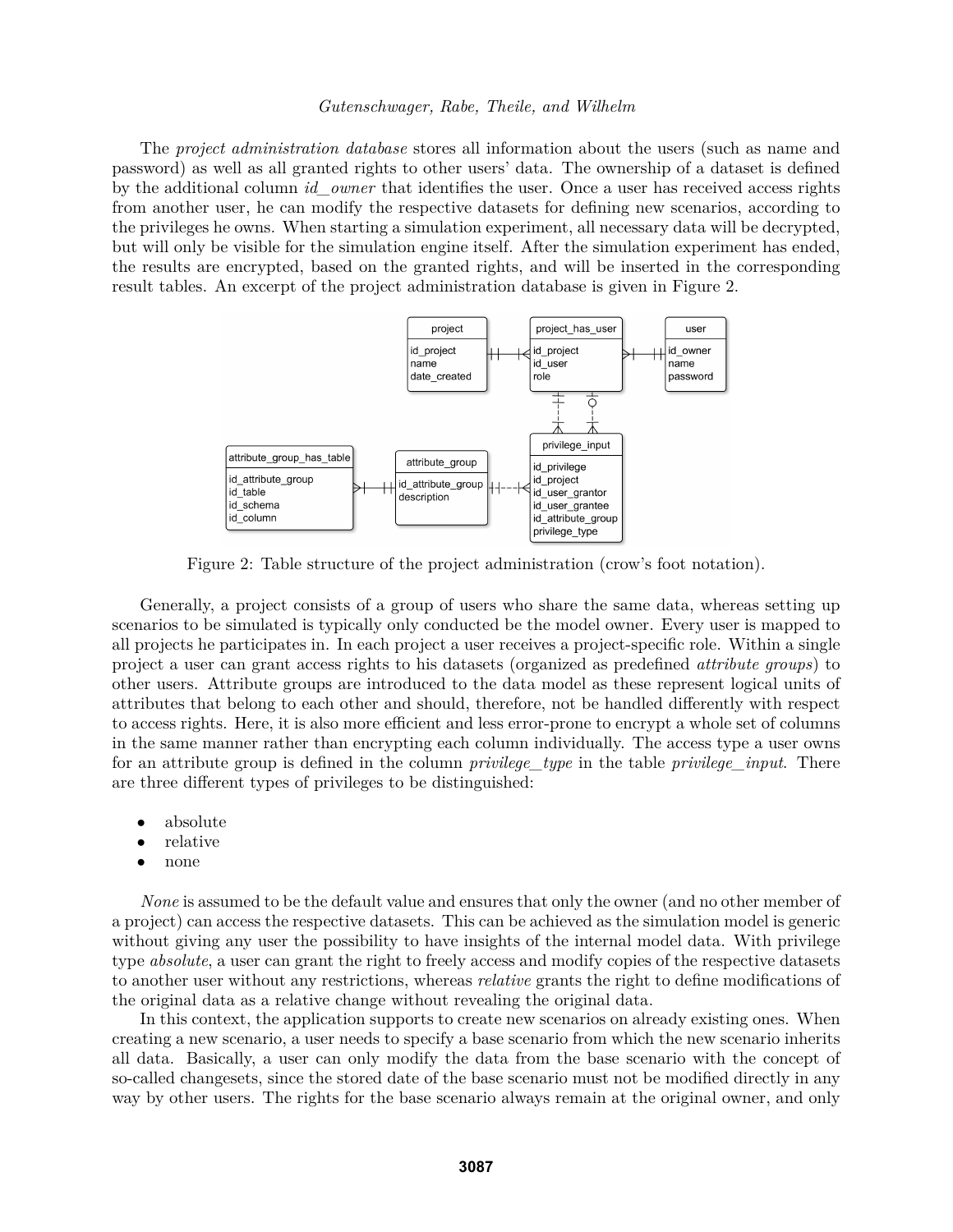the changesets are assigned to the grantee (and are encrypted respectively). Because all changes that define the new scenario need to be persisted, respective changeset tables are defined in the schema for the project-specific data (cf. Figure 1). Figure 3 shows the general structure for a simplified example: The table *distribution* center has sku has two different tables for defining changesets, which directly refer to the rights *absolute* and *relative*. The table for relative changesets does not contain all attributes of the corresponding base table, since only numeric attributes can be changed relatively.



Figure 3: Concept of changesets.

The main challenge is to find an encryption policy that allows for granting rights based on the defined privilege types, encrypting the data accordingly and still being able to deliver a sufficient performance with respect to the runtime for encrypting and decrypting. As simulation runs themselves may need a relatively high amount of computation time, the additional computational times for data handling should be as low as possible.

# **4 ARCHITECTURE VARIANTS FOR STORAGE AND ENCRYPTION**

Because our data model enforces to provide individual rights from one user to another based on a given attribute group, it is not possible to clearly identify a role for every user allowing to define a single access right of a user. Therefore, Role-Based Access Control (RBAC) models (Sandhu et al. 1996; Ferraiolo et al. 1995; Ferraiolo et al. 2001; Mönkeberg and Rakete 2000) are not suitable for our specific problem.

Another approach is to define so-called *encryption attributes*, that describe the rights a user is granted to access certain data. This concept differs from our attribute groups. The basic concept is called Attribute-Based Encryption (ABE) and is used in various fields of application (Bethencourt et al. 2007; Goyal et al. 2006; Roeckle et al. 2000). Following this approach, an encryption attribute needs to be defined for each combination of an attribute group and the two users involved. The ABE approach could, therefore, easily lead to a much higher number of encryption attributes than the number of attribute groups themselves. For reasons of efficiency, we have focused on three basic concepts, that only need to administrate user-to-user combinations:

- DB-based storage with a cell-based encryption
- DB-based storage with a table-based encryption
- File-based storage

These approaches have been selected as they have different advantages and disadvantages with respect to the necessary implementation effort to adjust the given data structure of SimChain, the flexibility to use different algorithms for encryption, and the computational runtime.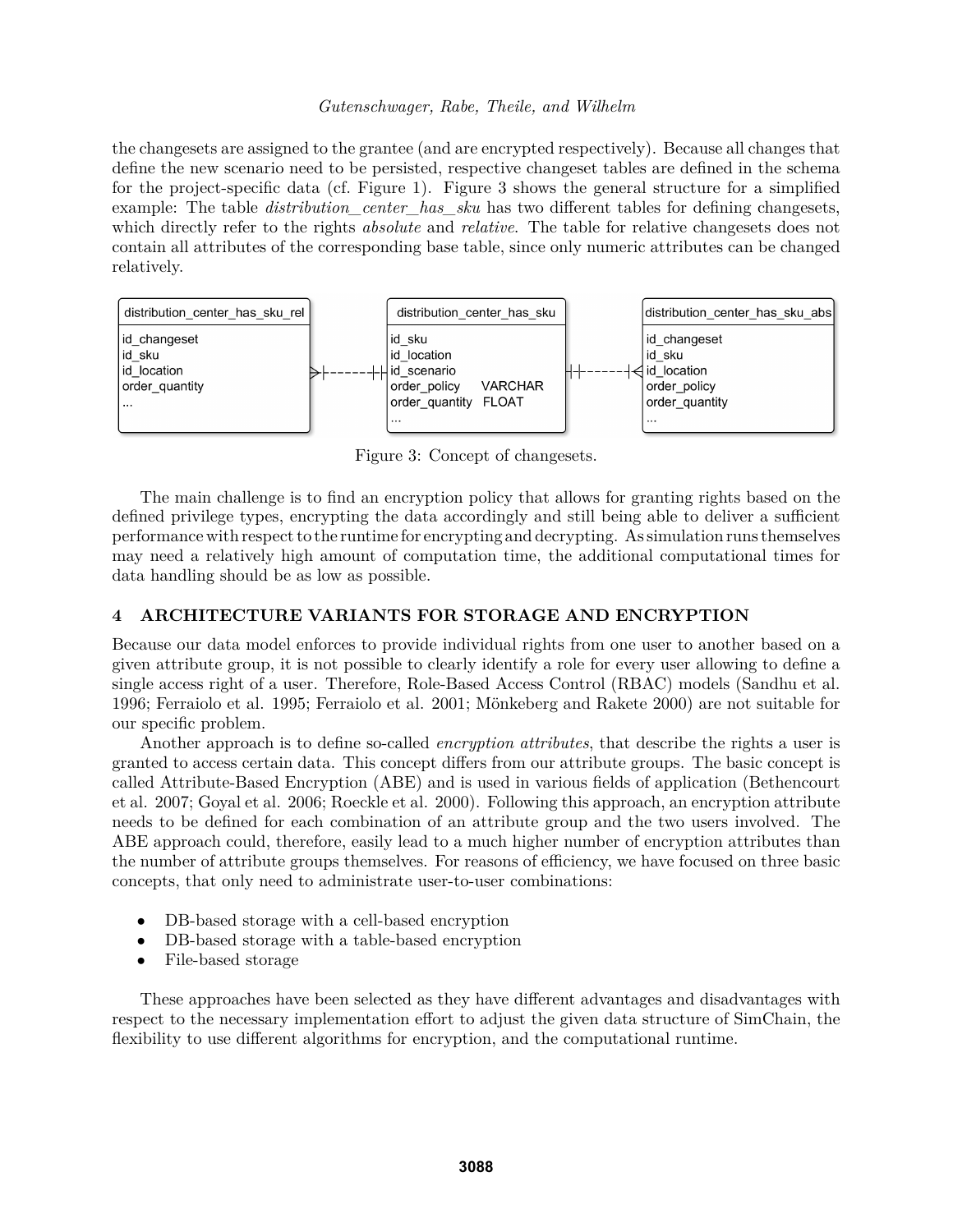#### **4.1 Cell-based Encryption**

The first approach for safely storing data aims on encrypting cells of each database table individually. The basic concept of the encryption model is based on the models described by De Capitani Di Vimercati et al. (2010). Every user owns a pair of keys consisting of a private and a public key. If data shall only be visible to the user himself, then the data are encrypted with his own private key. Should a user grant access on his data to only one single other user, than these two users use the Diffie-Hellman (DH) key exchange (Diffie and Hellman 1976) to generate a shared secret key. With this key, the two users can encrypt data for one another. Apart from the DH keys, every other key is stored in a token. A token is basically a piece of information which has a source, a destination, and a so-called value. An encrypted key is stored in such a value. The source of a token describes which users are able to use this token, whereas the destination shows which users are able to access data encrypted with the derived key of the given token. Besides tokens there are resources. A resource consists of an id, an owner, a label and an encrypted piece of data. The owner defines to whom the stored piece of data belongs. The label is needed to derive which users are allowed to view the encrypted data. An example for a token graph is given in Figure 4.



Figure 4: Example of a token graph for four users; cf. De Capitani Di Vimercati et al. (2010), p. 4.

This graph results from A granting B and C access to some of his data and to all users including D to some other data. In a first step, the DH keys for the two pairs (A,B) and (A,C) are created. Afterwards, a new key is generated that will be stored in a token only available to A, B and C. Next, A grants D access on some of his data, which are only a portion of the data available to B and C. Therefore, a DH key for those two users is computed. Then, a second secret key will be generated and stored in two new tokens, which are accessible from the key stored in the token of (A,B,C) and by the DH key of (A,D). The creation of tokens for more users proceeds in the same way, i.e. tokens are created once a user grants access to part of his data to another user, that leads to a key structure which can be represented as a graph.

Figure 5 illustrates the basic concept for users inserting their data via the GUI of the website. These datasets are sent to the database using REST calls (Richardson and Ruby 2008). Within the REST methods the encryption is carried out, based on the token graph that can be derived from the rights each user has been granted. Afterwards, the data are inserted into the corresponding tables of the database. Selection and decryption of data are analogue to this process. The tokens with all their information are encrypted and stored in files. For each token a separate file is created. These are decrypted once a user wants to upload data in several steps following the respective path within the token graph.

The basic structure of the original project-specific data model of SimChain only needs to be extended by a further column identifying the owner of each dataset, which is less modeling and implementation effort than for the other two approaches described next.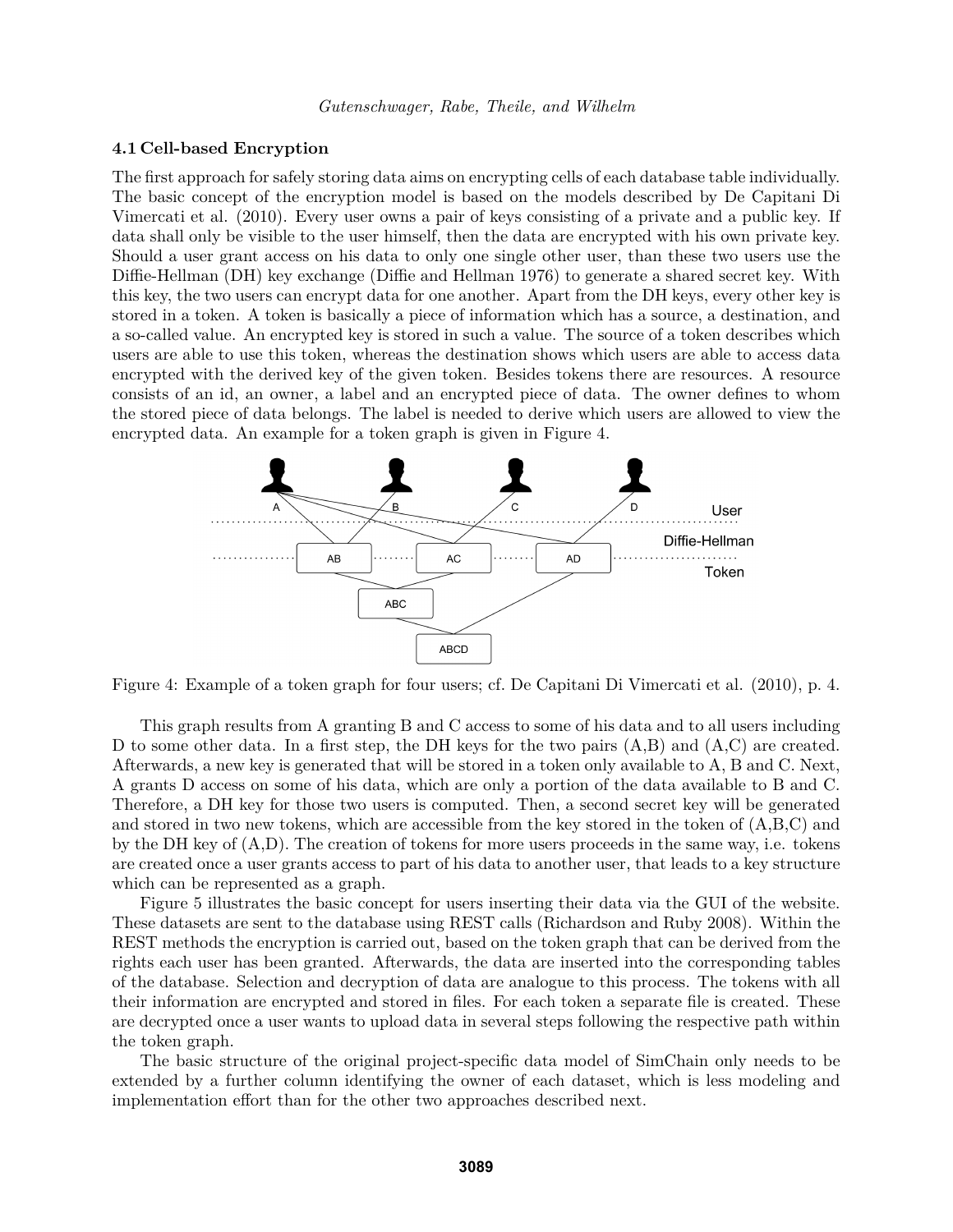

Figure 5: Basic concept of for data upload.

#### **4.2 File-based Implementation**

Our second approach is derived from the Data-Vault Model (Linstedt and Olschimke 2015; Casters et al. 2010). The main idea is to separate the individual data to be hidden from the other users in user-specific files. In order to identify all datasets uniquely, a relational database is used. Here, a table holding all primary and foreign keys is defined for each table of the original data model. In this paper, these are referred to as *basic tables* in the project-specific data base, which means there exists a number of tables only containing key attributes to maintain the basic structure of the original data model. The externally stored files contain all datasets and are mapped to the corresponding table containing the keys (Figure 6). Each file corresponds to an attribute group (defined in the database *project administration*).



Figure 6: Concept of file-based encryption.

The idea behind the file-based approach is to safely store sensitive data in a cloud environment in greater blocks than then cell-based encryption. By encrypting the files containing data of the users, it is ensured that even if an unauthorized user gains access to the cloud he will most likely not be able to decrypt the data stored in the file. Because some data are not sensitive and publicly known to others, it is unnecessary to encrypt this type of data. The basic concept of our encryption algorithm uses cipher streams from Java to encrypt and decrypt the corresponding files. The file format is a modified version of the CSV format. The separators for lines and attributes had to be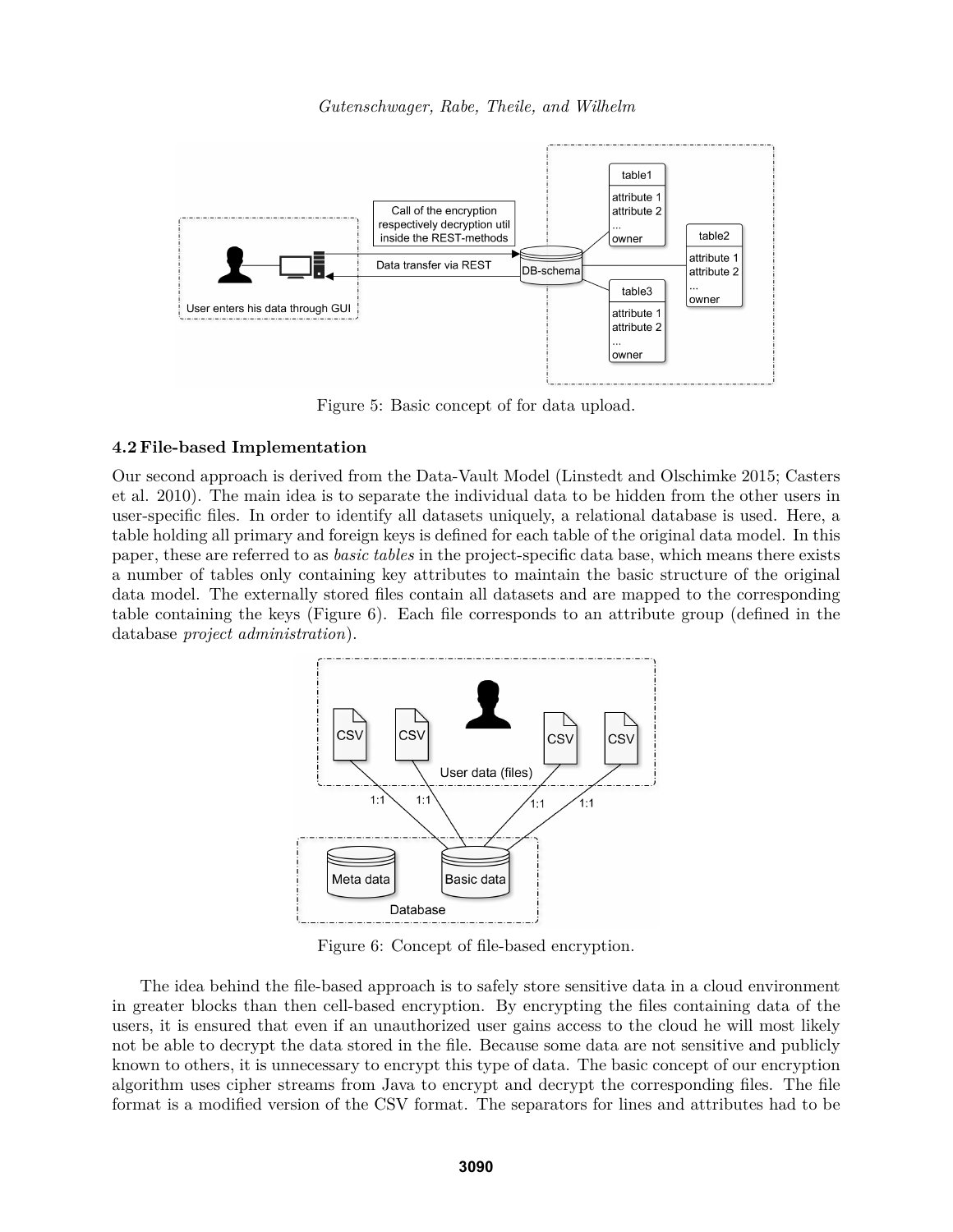adjusted to the unicode control character null  $(U+0000)$  and start of heading  $(U+0001)$  as attribute separator respectively line separator. There is no specific order of the datasets within a file, as these are simply appended with each insert. However, the attributes have a given order, always starting with the primary key attributes. The attribute order is defined in the meta data. The basic folder structure is defined as *user-home/schema-name/table-name/attribute-group-name*. Here, *user-home* describes the root path for each user. *Schema-name*, *table-name* and *attribute-group-name* are set depending on the corresponding name of the project (schema), tables and attribute groups. The folder *attribute-group* contains the encrypted data, where each file corresponds to an attribute group. The user management ensures that each user is able to grant access to his data (attribute groups and files). The basic structure of this concept is shown in Figure 6. Because the concept of attribute groups is not supported in standard databases, we defined an extension of the standard SQL dialect to handle such groups.

## **4.3 Database-based Implementation**

The third approach is also based on the Data-Vault Model, but uses only a database for data storage and no additional files. *Basic tables* with all primary and foreign keys are defined according to the file-based implementation. For each basic table, a user-specific table with all other attributes of the respective entities is created within the project-specific database schema. Between the basic table and each user table a one-to-one dependency is defined. Figure 7 shows the basic layout of the resulting database schema. Each basic table stores all primary keys and foreign keys in order to keep the structure of the original data model. All data attributes of an entity that do not have to be encrypted are stored in another table with the public data. Tables holding public data are also assigned to the respective basic table.



Figure 7: Concept of database-based encryption with five tables (crow's foot notation).

For granting permissions to other users, we use the default permission system of MySQL. This is possible because MySQL has the functionality to directly grant permissions on individual columns. Therefore, no further right management with respect to attribute groups needs to be implemented. To encrypt the data we use the MySQL *keyring\_file* plug-in which uses one single key to encrypt all data, but this key is never used outside of MySQL. Hence, the safety of the key is dependent on the general security standard of MySQL, and the encryption algorithm cannot be replaced individually.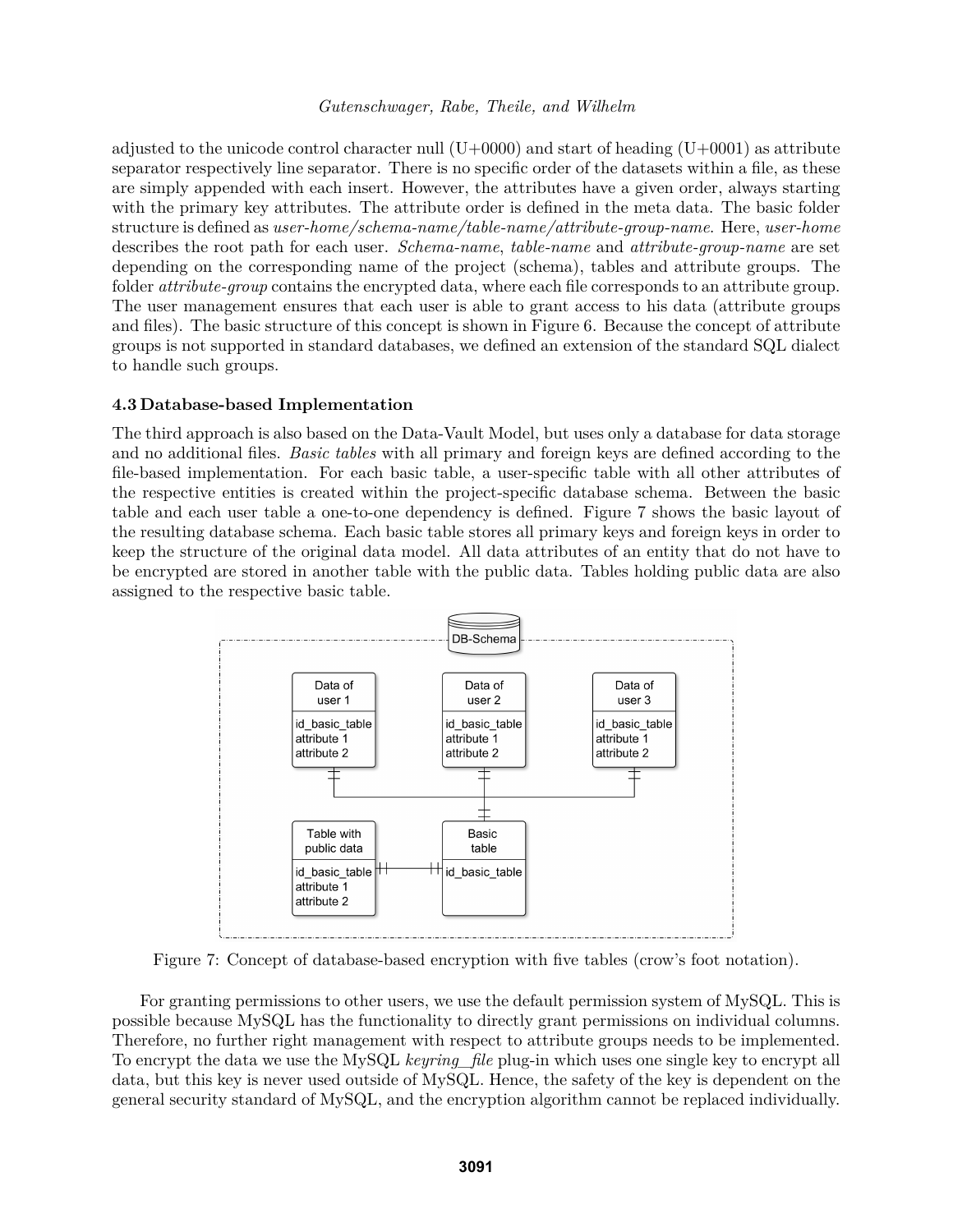For a much simpler and more comfortable use of this approach we further created an SQL pre-processor enabling to specify all SQL-statements only on the basis of the respective basic tables. The pre-processor analyses the users' SQL query and translates it according to the structure of the basic table and the corresponding user-specific table applying necessary join operations (for select statements) or sequential operations (for insert statements).

## **5 PERFORMANCE TEST**

We implemented the solutions presented in Section 4 and compared them with respect to inserting and reading performance. All tests were carried out with an Intel $\mathcal{O}$  Core<sup>TM</sup> i5-644HQ quad core CPU with 2.6 GHz, 16 GB DDR4 dual-channel RAM and a Samsung PM961 NVMe solid state drive on Windows 10 Pro. Two scenarios were analyzed:

- 1. Fixed number of datasets to be inserted and selected (1,000 and 50,000 datasets)
- 2. Increasing number of datasets to be inserted and selected to gain further insights on the runtime behavior of the three approaches.

For both experiments we differentiate two types of insertion: Single and bulk. "Single" means we insert each dataset with one individual statement. "Bulk" on the other hand means we group datasets to so-called bulks and insert a bulk with only one statement.

### **5.1 Scenario 1: Fixed Number of Datasets**

In a first step we created 1,000 datasets, which were then to be inserted into the database and selected after the insertion. Each dataset contains 18 attributes and a size of 188 byte. The results of this test are given in Figure 8. The cell-based implementation is by far slower than the other two approaches. Compared to the database-based approach it is slower by a factor of 3.8 for the single insertion, by a factor of 50.6 for bulk insertion, and by a factor of 74 for reading. This results mainly from the fact that each cell of the respective database table is encrypted independently. For a larger number of datasets the cell-based approach was therefore not further considered.

Comparing the other two implementations we can see that the database-based approach is faster by a significant portion. The bulk insert is faster by a factor of about three, the single insert is about 1.6 times faster. The factor for the selection of the datasets is about 2.4 compared to the file-based implementation. Increasing the number of datasets to 50,000 leads to different factors comparing the file-based and database-based approach. Regarding the insertion, the factor is approximately 11.6, while the factor for reading datasets is about 4.8, i.e. both factors increase significantly. One reason for this behavior is most likely that the entire read and save mechanism of the file-based solution is only a prototypical implementation whereas the database-based solution makes use of a well-engineered storage engine (MySQL).

### **5.2 Scenario 2: Increasing Number of Datasets**

The previous scenario illustrates that the insertion of datasets takes up more time than the reading the same datasets. It is, therefore, the main factor for the overall performance of the test example. In a second scenario (including the cell-based implementation) the insertion times for an increasing number of datasets are compared for both single and bulk insertion. The results are given in Figure 9. For each approach the computational time increase has been approximately linear for single insertion  $(Figure 9(a))$ . For the cell-based approach the increase is significantly higher. The file-based approach has a worse performance for both insertion types (single and bulk) compared to the database-based solution. In conclusion, for an increasing number of datasets, the amount of time needed for a single insert compared to a bulk insert grows notably larger, whereas the computational time per bulk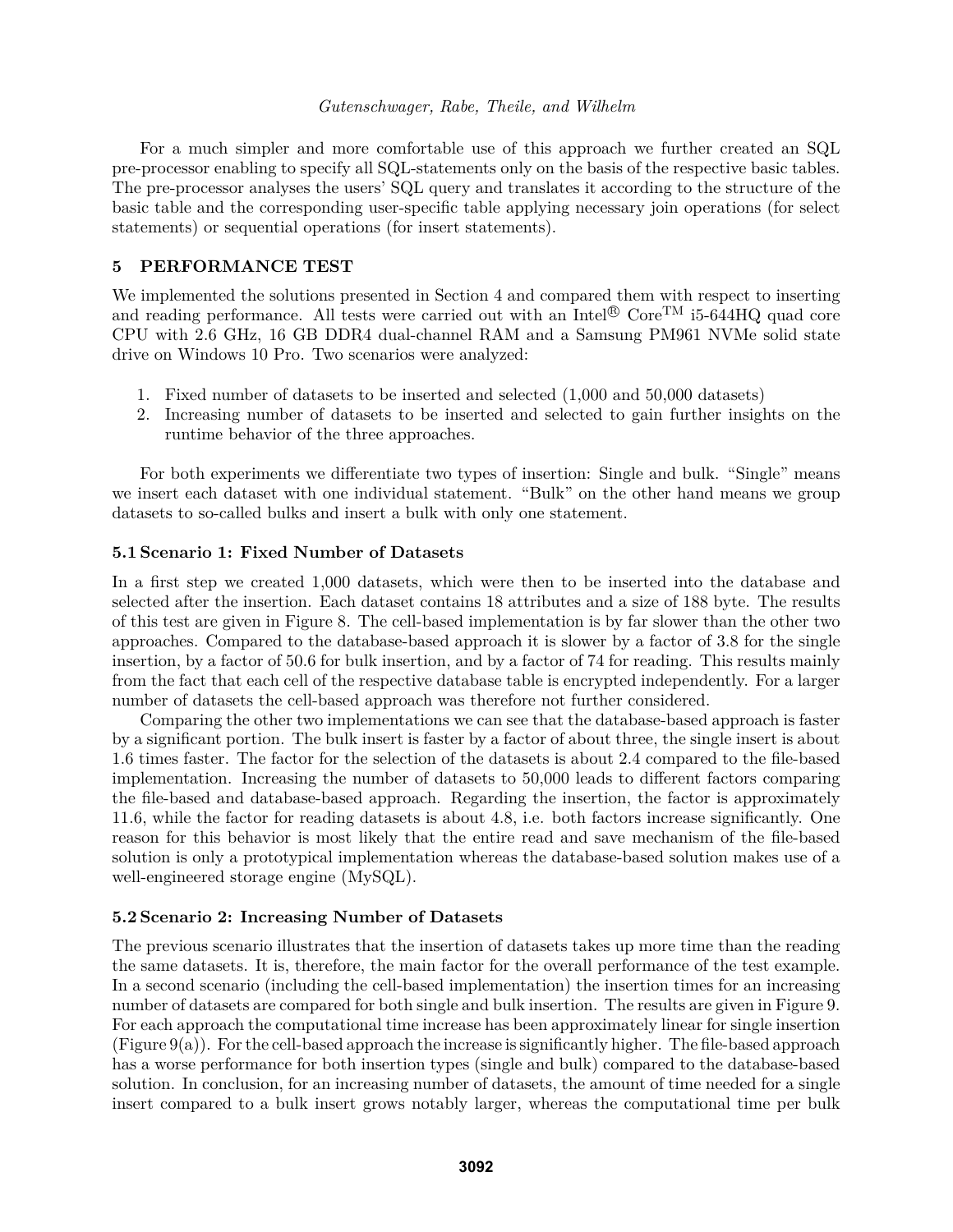



Figure 8: Test scenario 1 (1,000 datasets).

insert seems to be almost constant independent of the size of the bulk (ranging from 1 to 281 datasets) for the database-based approach (as well as the case of no encryption (Figure 9(b)). The cell-based approach also has the worst performance for bulk insertion with a factor of about 10 compared to the database-based approach and is not given in Figure 9(b) for reason of comprehensibility. For further implementations, bulk inserts need to be used whenever possible, as the computational time is nearly constant per bulk.



a) Single insertion

b) Bulk insertion

Figure 9: Test scenarios with increasing dataset size.

In comparison to a data model without any encryption the additional computational time for encryption is acceptable in the given tests. In comparison to the database-based approach, the encryption time is only a small portion of the overall computation time for storing and reading data and, which is more important, is linear to the number of datasets (or bulks, respectively) processed.

There probably exists a possibility to optimize the file-based solution to get the same performance as the database-based, but the effort for such an implementation is very high. Looking at the databasebased solution, there is much less implementation effort, and the storage engine of MySQL is relatively flexible.

## **6 CONCLUSION**

Summarized, the file-based and database-based approaches have proven to be much more efficient than the cell-based implementation. Although showing better results considering the performance, the database-based approach does not need to be superior, as the file-based approach offers much more flexibility in terms of the encryption technologies applied, mainly because we do not depend on a database system vendor. Furthermore, it is very likely that the file-based solution can be optimized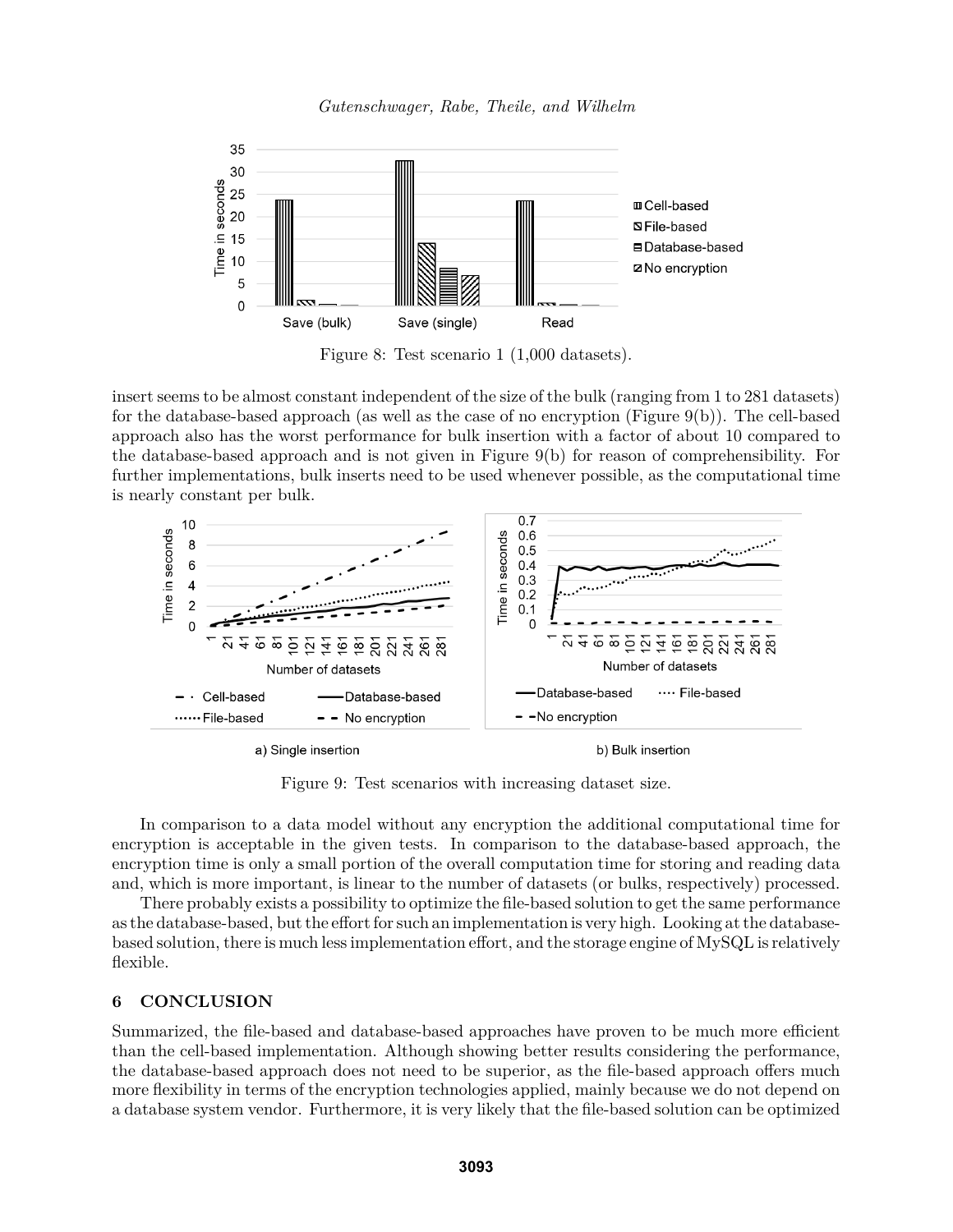for better computational times. Therefore, it could be of interest to further analyze and optimize the file-based approach. In our specific project we opted for the database-based solution because in our particular cloud-environment the flexibility of encryption algorithms is less important than the implementation effort.

With respect to the requirements of users to hide sensitive data, another scope of our research is to define an expert system to decide on how results can be presented such that all requirements are met. Here, no participant should be able to derive sensitive information, such as cost rates of suppliers, from the results of simulation experiments.

## **ACKNOWLEDGEMENT**

This work is partially based on the "Entwicklung eines Supply Chain Simulationswerkzeugs in der Cloud unter Berücksichtigung dynamischer Verschlüsselungstechnologien" (SimChain MONSTER) project, which is funded by the Federal Ministry for Economic Affairs and Energy, Germany.

## **REFERENCES**

- Archibald, G., N. Karabakal, and P. Karlsson. 1999. "Supply Chain vs. Supply Chain: Using Simulation to Compete Beyond the four Walls". In *Proceedings of the 1999 Winter Simulation Conference*, edited by P. A. Farrington et al., 1207–1214. Piscataway, New Jersey: IEEE.
- Bagchi, S., S. J. Buckley, M. Ettl, and G. Y. Lin. 1998. "Experience Using the IBM Supply Chain Simulator". In *Proceedings of the 1998 Winter Simulation Conference*, edited by D. J. Medeiros et al., 1387–1394. Piscataway, New Jersey: IEEE.
- Bethencourt, J., A. Sahai, and B. Waters. 2007. "Ciphertext-Policy Attribute-Based Encryption". In *2007 IEEE Symposium on Security and Privacy (SP '07)*. May, 20th-23rd, Berkeley, California, USA, 321–334.
- Casters, M., R. Bouman, and J. van Dongen. 2010. *Pentaho Kettle Solutions: Building Open Source ETL Solutions with Pentaho Data Integration*. IT Pro. Hoboken, NJ: Wiley Publishing.
- De Capitani Di Vimercati, S., S. Foresti, S. Jajodia, S. Paraboschi, G. Pelosi, and P. Samarati. 2010. "Encryption-based Policy Enforcement for Cloud Storage". In *2010 International Conference on Distributed Computing Systems Workshops*. June,  $21^{st}$ - $25^{th}$ , Genova, Italy, 42–51.
- Diffie, W., and M. Hellman. 1976. "New Directions in Cryptography". *IEEE Transactions on Information Theory* 22(6):644–654.
- Ferraiolo, D., J. Cugini, and D. R. Kuhn. 1995. "Role-based Access Control (RBAC): Features and Motivations". In *Proceedings of 11th Annual Computer Security Application Conference*. December  $11<sup>th</sup>$ -15<sup>th</sup>, New Orleans, Louisiana, 241–248.
- Ferraiolo, D. F., R. Sandhu, S. Gavrila, D. R. Kuhn, and R. Chandramouli. 2001. "Proposed NIST Standard for Role-based Access Control". *ACM Transactions on Information and System Security (TISSEC)* 4(3):224–274.
- Goyal, V., O. Pandey, A. Sahai, and B. Waters. 2006. "Attribute-based Encryption for Fine-grained Access Control of Encrypted Data". In *Proceedings of the 13th ACM Conference on Computer and Communications Security Workshops*. October, 30th - November 3rd, Alexandria, VA, USA, 89–98.
- Gutenschwager, K., and K. Alicke. 2004. "Supply Chain Simulation mit ICON-SimChain". In *Logistik Management*, edited by T. Spengler, S. Voß, and H. Kopfer, 161–178. Heidelberg: Physica.
- Linstedt, D., and M. Olschimke. 2015. *Building a Scalable Data Warehouse with Data Vault 2.0*. San Francisco, CA: Elsevier Science.
- Mönkeberg, A., and R. Rakete. 2000. "Three for One: Role-based Access-control Management in Rapidly Changing Heterogeneous Environments". In *Proceedings of the fifth ACM Workshop on Role-Based Access Control*, 83–88. July 26th-27th, Berlin, Germany, 83–88.